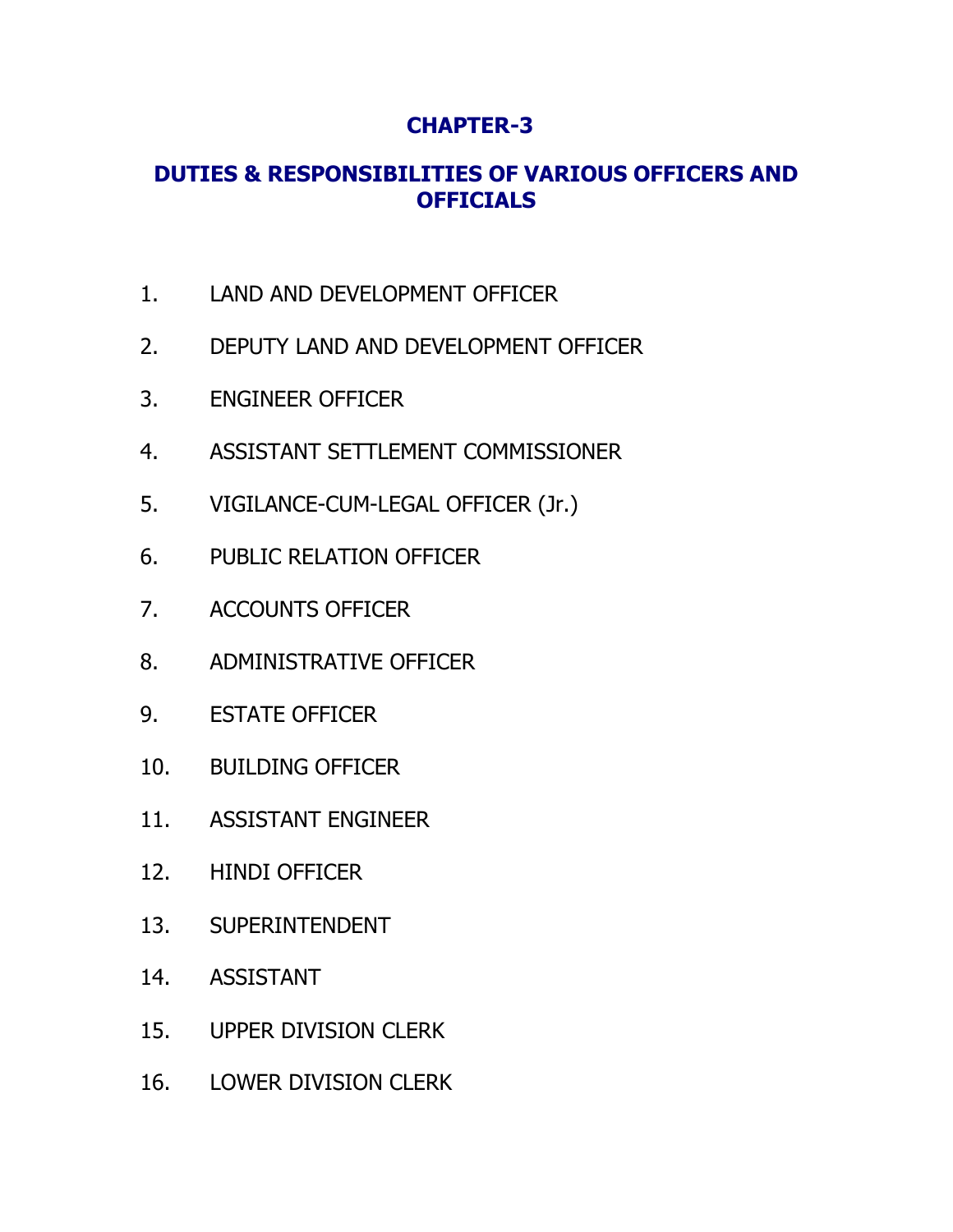- 17. STENOGRAPHER GRADE-I
- 18. STENOGRAPHER GRADE-II
- 19. STENOGRAPHER GRADE-III
- 20. SENIOR SURVEYOR
- 21. OVERSEER
- 22. SURVEYOR
- 23. SENIOR DRAFTSMAN
- 24. DRAFTSMAN(GRADE-II)
- 25. DRAFTSMAN(GRADE-III)
- 26. ACCOUNTANT
- 27. HINDI TRANSLATOR
- 28. FERRO PRINTER
- 29. DAFTRY
- 30. PEON
- 31. KHALLASI
- 32. FARASH
- 33. CHOWKIDAR
- 34. SAFAI KARAMCHARI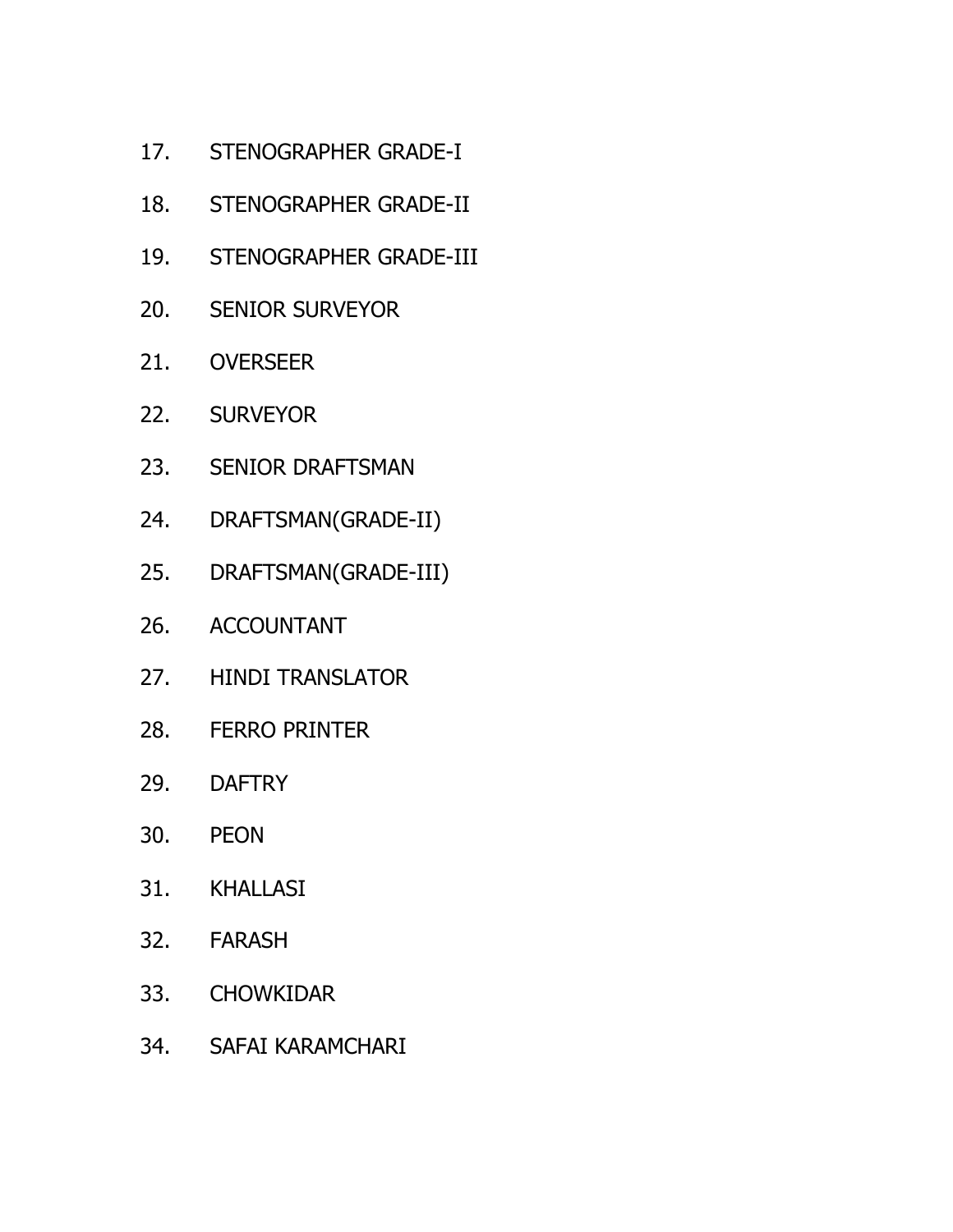## 1. LAND AND DEVELOPMENT OFFICER

(i) Head of the office.

(ii) Attending to all policy matters; attending meetings in various organizations i.e. Delhi Govt., DDA, NDMC etc.

- (iii) He has also to inspect the various sites which are to be allotted to institutions requesting for allotment of land in the Union Territory of Delhi.
- (iv) To give final decision/orders in the cases submitted by the Brach Officers in respect of cases relating to Property Sections, Lease Sections, Administration, Coordination & Vigilance Sections.
- (v) To act as disciplinary authority in respect of staff of Land & Development Office.
- (vi) Competent authority under the Urban Land (Ceiling & Regulation) Act.
- (vii) To exercise financial & administrative powers delegated as Head of Office.

## 2. DEPUTY LAND AND DEVELOPMENT OFFICER

- (i) Administration of lease of Nazul & Rehabilitation land.
- (ii) Execution of contracts and administration of properties on behalf of the President of India.
- (iii) Execution of contracts/deeds in respect of Nazul land leases.
- (iv) Processing of cases for grant of sale/mortgage permission and carrying out mutation/substitution etc. on behalf of the President of India.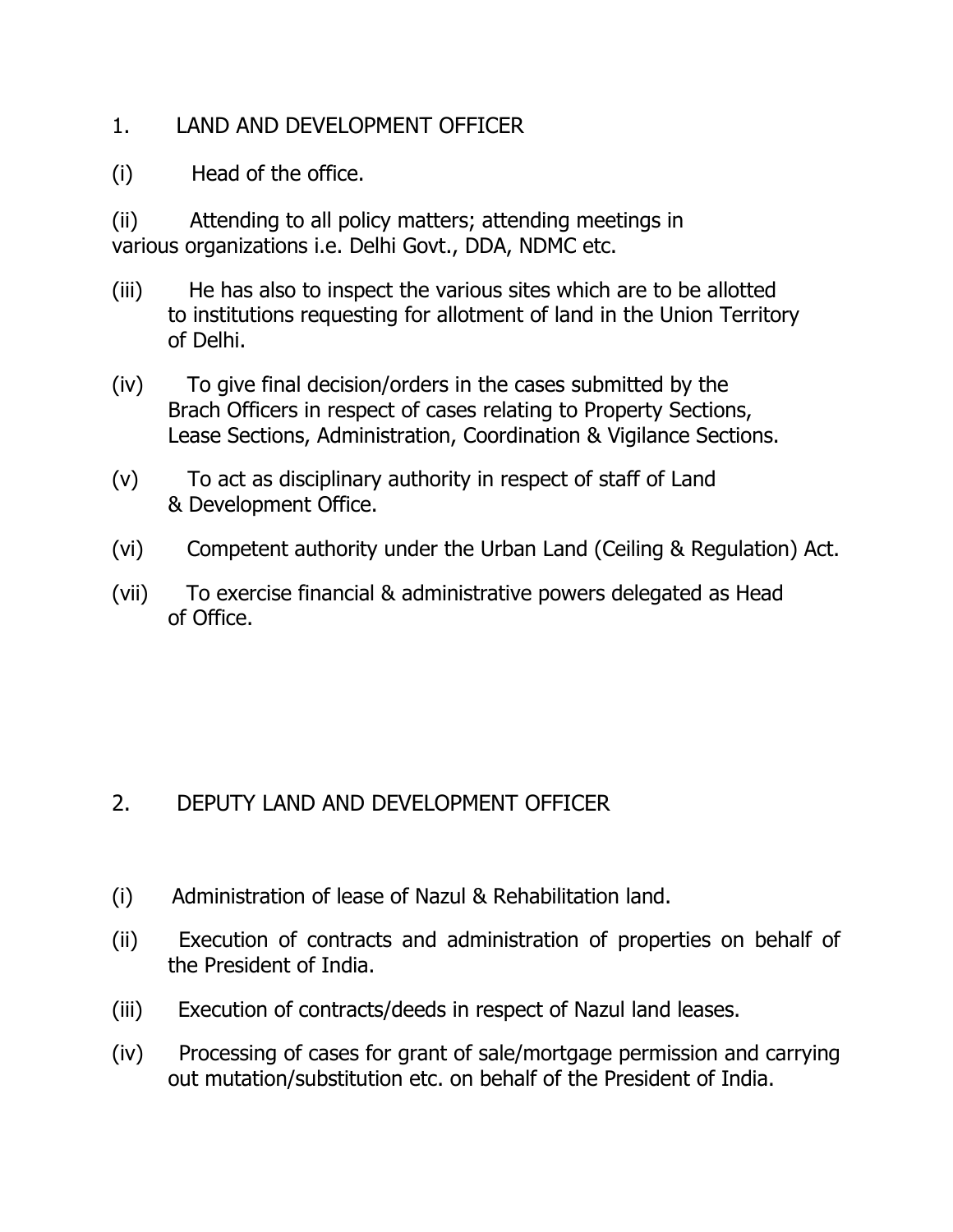- (v) Consultation with counsels/attending the court of law, wherever necessary.
- (vi) Inspection of properties for finding lease deed assessment and recovery of charges for change of purpose, charges for unauthorised or additional construction; periodical inspection of premises before the issue of notice for recovery of ground rent.
- (vii) Conversion of properties from lease-hold to free-hold.
- (viii) Any work/function assigned by the Land & Development Officer.

# 3. ENGINEER OFFICER

- (i) Initiating proposals for approval by Ministry of Urban Development and allotment of land, recovery of premiums and ground rent, execution of agreement for lease & Perpetual Leases and administration of lease thereof to (a) Social and Cultural Institutions (b) Diplomatic Missions (c) MCD, DESU, Delhi Water Supply & Sewage Disposal Undertaking, Delhi Milk Scheme and similar autonomous bodies (d) Newspapers (e) Hotels (f) Petrol Filling-cum-Service Stations and L.P.G. godowns to various Oil Companies.
- (ii) Handing over vacant land to Central PWD for construction for General Pool Accommodation, after approval by the Ministry.
- (iii) Initiating proposals and after approval by the Ministry of Urban Development, allotment of land to other Ministries and Departments of Govt. of India and Delhi Administration.
- (iv) Temporary allotment of vacant sites etc. for short periods to various parties and recovery of charges thereof.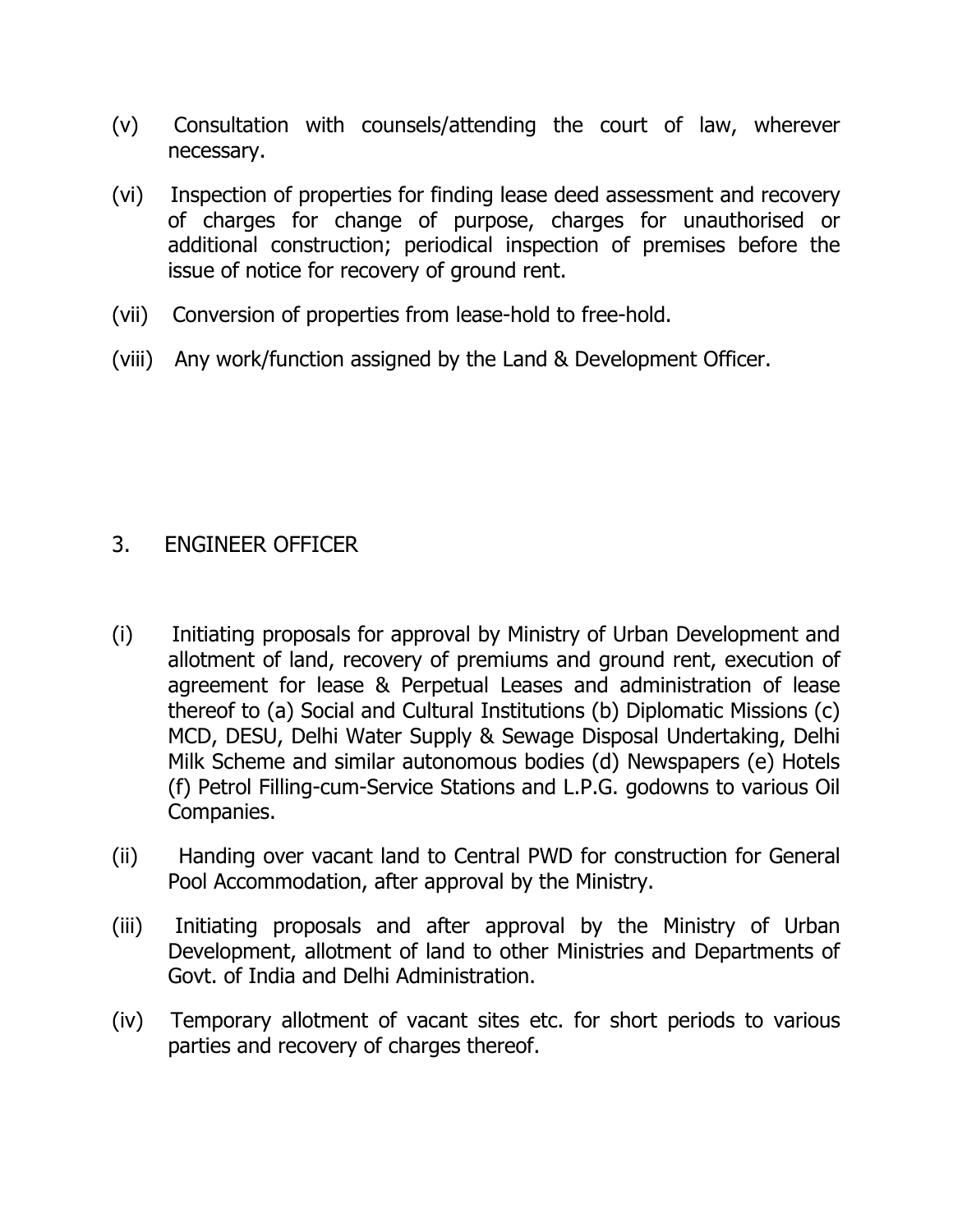- (v) Lands placed for care and maintenance with Delhi Development Authority.
- (vi) Assessment and recovery of damages from unauthorised occupants and eviction of the unauthorised occupants after filing plaints in the court of Estate Officer and conducting the cases in his Court leading to ultimate orders of eviction and recovery of damages.
- (vii) Cases in Supreme Court, High Court, District Court and Estate Officer's Court in respect of disputes in leases etc. including preparation of the petitions, counter affidavits, replies etc.
- (viii) Technical Branch work comprising of (a) survey of lands, preparation of site plans/lay-out plans for allotments, agreement for lease and perpetual leases (b) scrutiny and approval of building plans for new construction as well as additions and alterations under the terms of the lease (c) periodical and special inspections of properties to detect misuse and unauthorised constructions and other breaches of the terms of the lease (d) working out damages misuse charges and conversion charges (e) inspection of vacant Govt. lands under the control of Land & Development Office to detect squatting and report to Enforcement Section (f) tracing out copes and safe custody of all zonal Development Plans, lay-out plans, land plans and Development plans and Building plans in respect of properties under the control of Land & Development Officer.
- (ix) Revision of schedule of market rates, for schedule of licence fees, for temporary allotment from time to time, working out reserve price of markets etc.
- (x) Site inspections with senior officers and Chief Architect, CPWD & other Ministries regarding carrying out and allotment of plots and other problems arising thereof.
- (xi) Advice on various technical matters pertaining to administration of leases referred by other Branch Officers.
- (xii) And a number of other types of works pertaining to safe custody, allotment of and administration of leases thereof as required from time to time.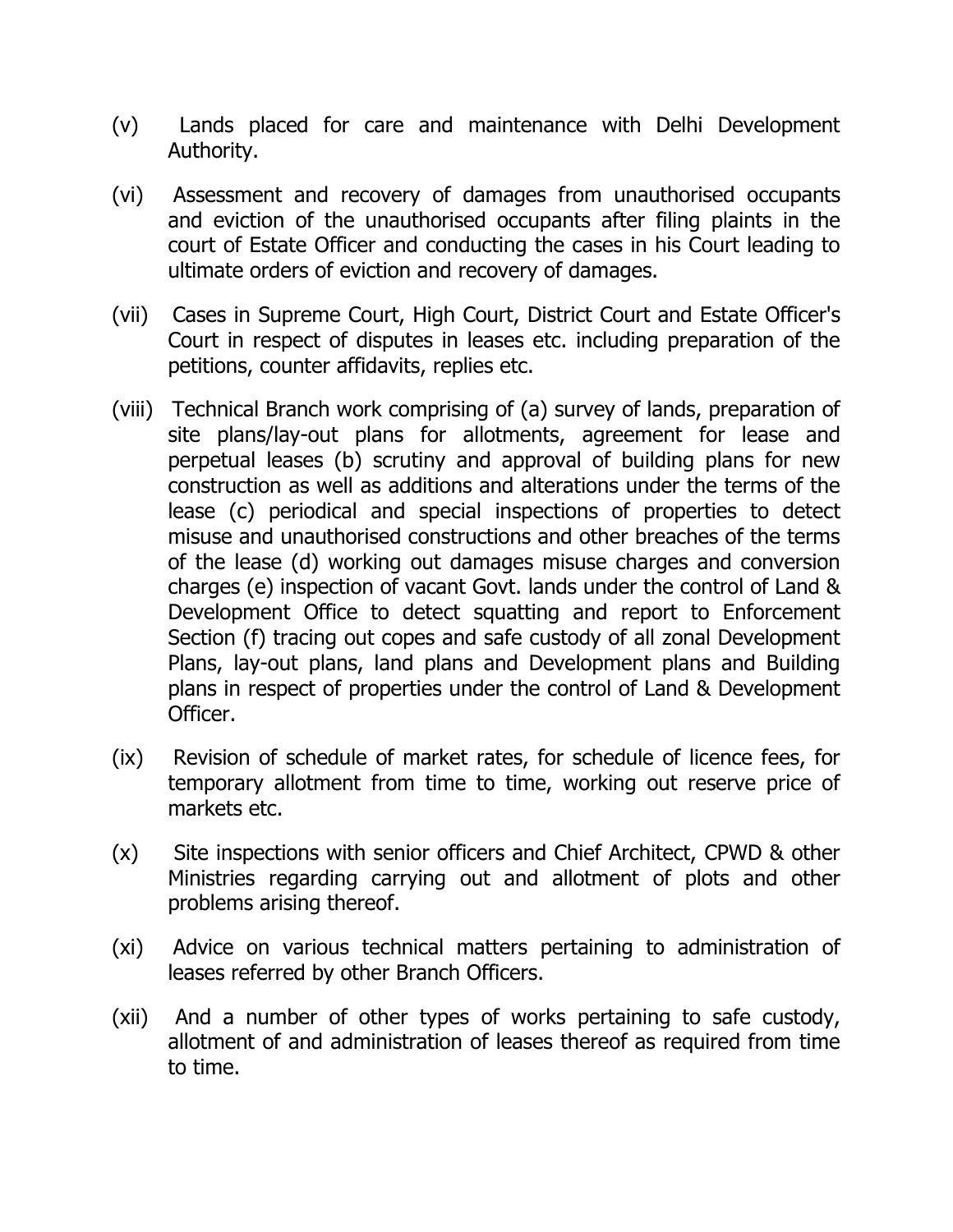For discharging the above duties, the Engineer Officer is assisted by Enforcement Section headed by a Superintendent with complimentary ministerial staff of assistants etc. [22 numbers (three Assistant Engineers with 17 Overseers/surveyors, one Senior Draftsman with 4 other Draftsman and P.A.-cum-Stenographer)]

## 4. ASSISTANT SETTI EMENT COMMISSIONER

- (i) Administration of leases relating to Nazul Land/Rehabilitation Lands.
- (ii) Execution of contracts and administration of properties on behalf of the President of India.
- (iii) Execution of contracts/deeds in respect of Nazul land leases.
- (iv) Processing of cases for granting sale/mortgage permission and carrying out mutation/substitution etc. on behalf of the President of India.
- (v) Consultation with counsels/attending the Courts of Law, wherever necessary.
- (vi) Conversion of properties from lease-hold to free-hold.
- (vii) Any work/function assigned by the Land & Development Officer.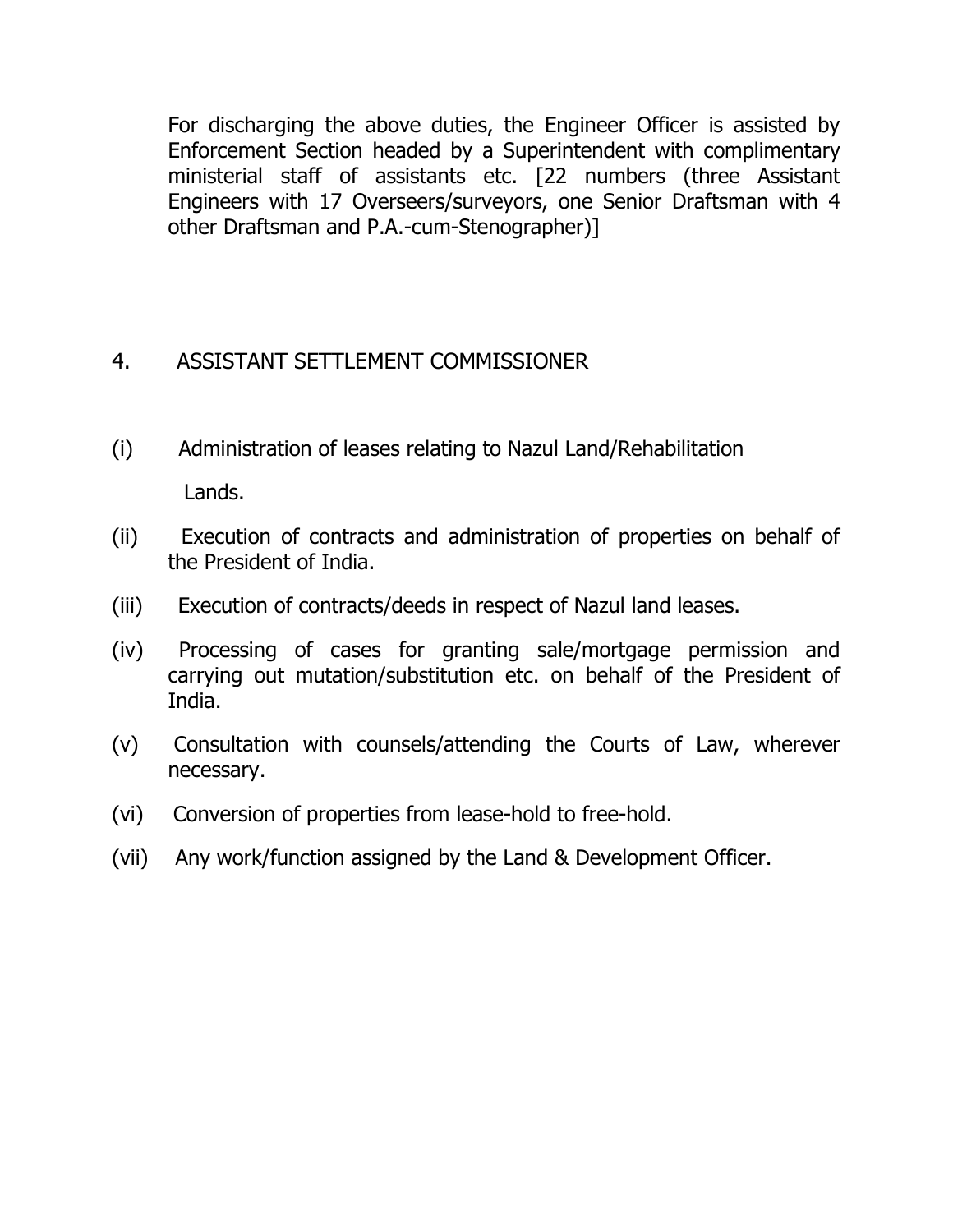#### 5. VIGILANCE-CUM-LEGAL OFFICER (Jr.)

- (i) To vet the Agreement for lease, Perpetual Lease, Tripartite Agreement etc.
- (ii) To examine the legal documents etc., referred to by other branch officers.
- (iii) To act as Vigilance Officer in the Land & Development Office.

## 6. PUBLIC RELATION OFFICER

- (i) To attend to the public visiting this office in connection with the leasehold properties and guide them properly and also help them in solving their difficulties.
- (ii) Any work/function assigned by the L&DO.

## **7.** ACCOUNTS OFFICER

 He is to act as Audit Officer. For that purpose he is required to interpret financial provisions of the Lease Deeds and ensure their enforcement with due regard to the financial aspects involved. He has also to understand technical implications of the Master Plan, Municipal Bye-laws etc. To get the Accounts of the receipts prepared and reconciled with Pay and Accounts Officer; attestation of entries in the Ledger; to advise in the establishment matters wherever necessary. He shall look after Internal Audit Cell, Accounts Section and Audit Paras.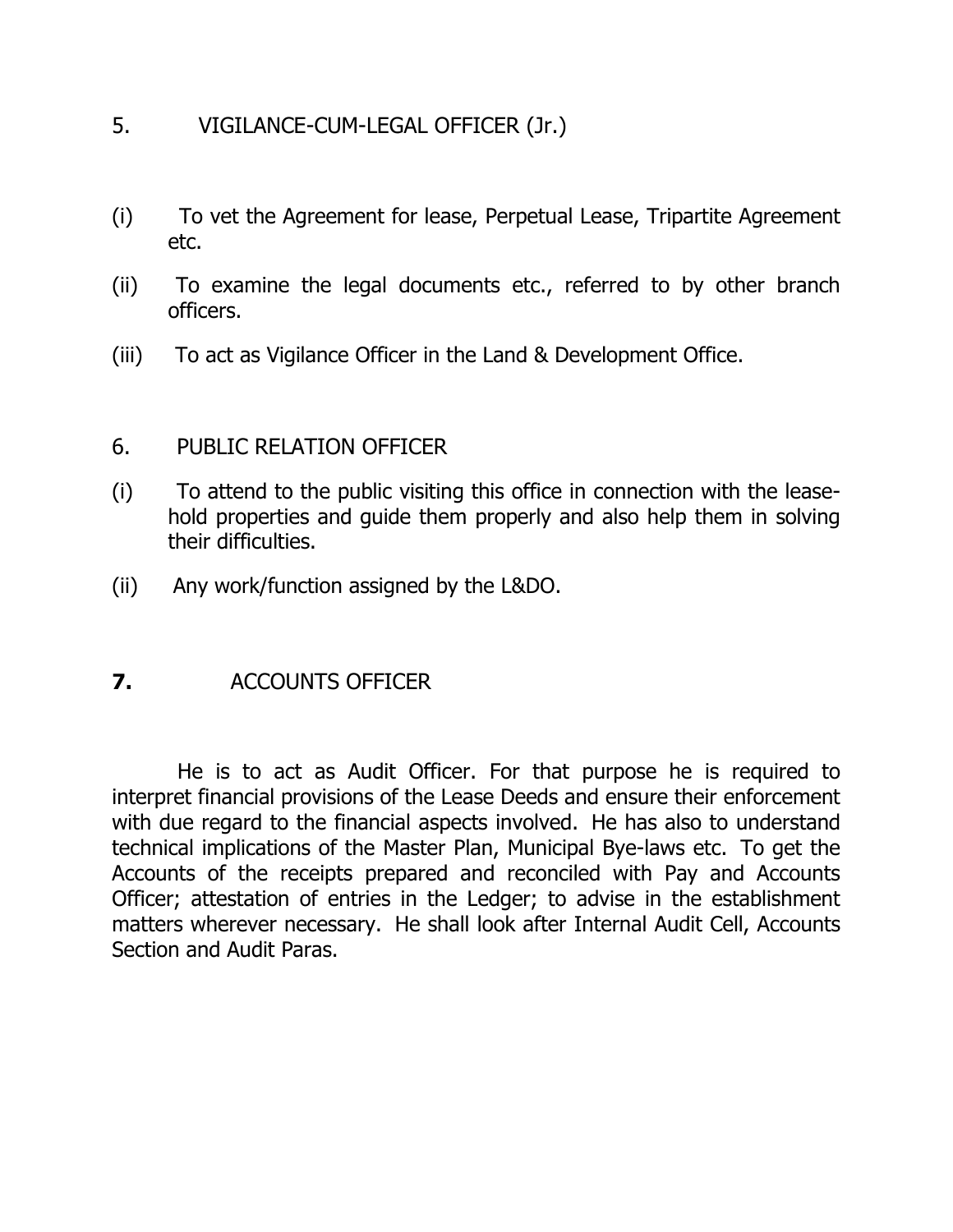## 8. ADMINISTRATIVE OFFICER

- (i) Administration of Land & Development Office.
- (ii) Record Section.
- (iii) Receipt and Issue Section.
- (iv) To act as Drawing & Disbursing Officer.

## **9.** ESTATE OFFICER

 To act as Semi-Judicial Officer under the Public Premises (Eviction of Unauthorised Occupants) Act; to start proceedings for eviction and realisation of damages under the above said Act; issue of summons to witnesses; service of notices; pursue the proceedings; passing of orders and other work related to these proceedings. To look after the pursue appeals filed in the higher courts against the orders passed by Estate Officer.

## 10. BUILDING OFFICER

- (i) To supervise all the duties carried out by Overseers/Surveyors/Senior Surveyors/Selection Grade Overseers in Technical Section.
- (ii) To assist Engineer Officer/Land & Development Officer and all other senior officers in technical matters/duties done by technical staff.
- (iii) To carry out inspections at site, wherever necessary.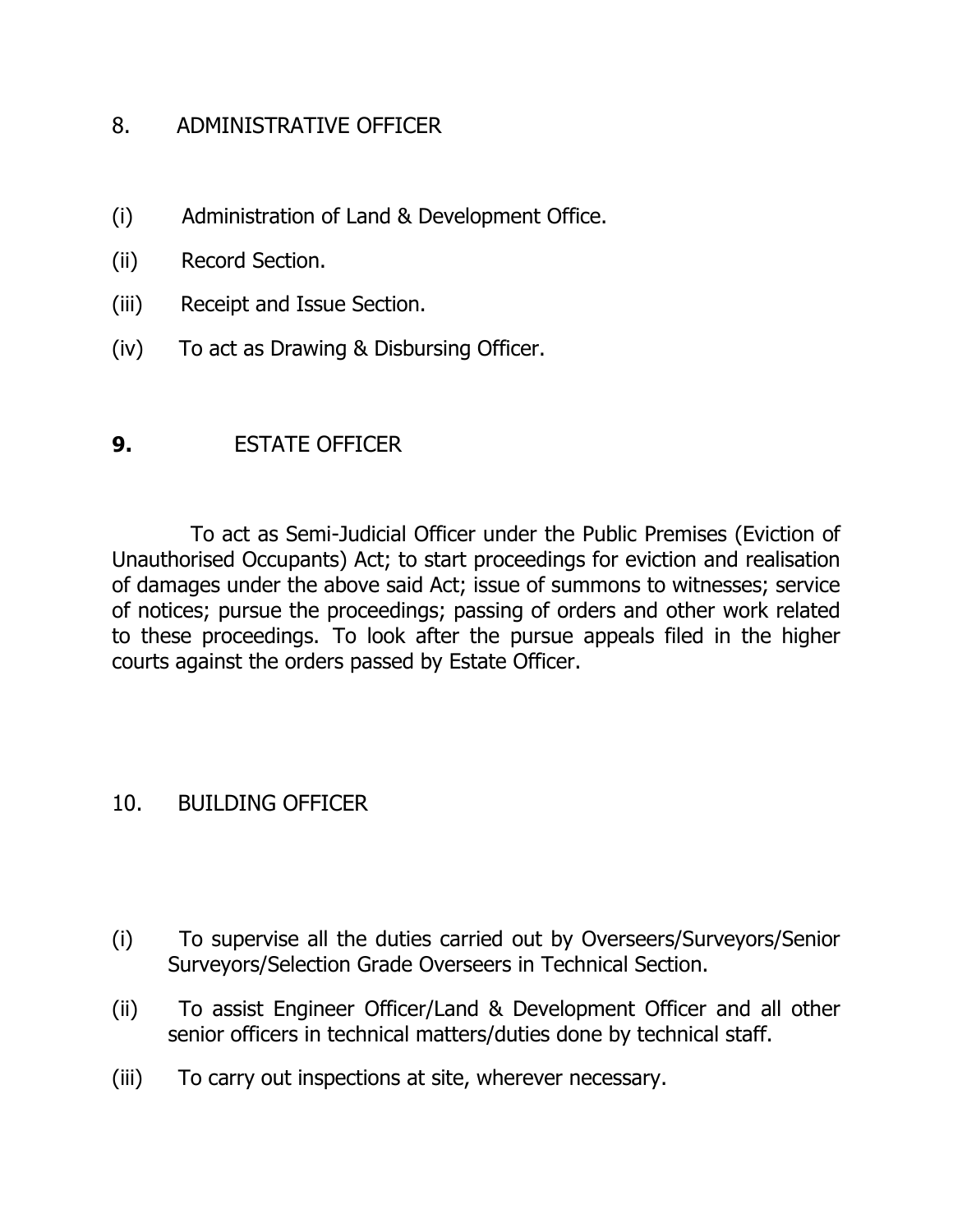#### 11. ASSISTANT ENGINEER

- (i) To supervise all the duties carried out by Overseers/Surveyors/Senior Surveyors in Technical Section.
- (ii) To assist Engineer Officer/Land & Development Officer and all other senior officers in technical matters/duties done by technical staff.
- (iii) To carry out inspections at site, wherever necessary.

#### 12. HINDI OFFICER

- (i) Implementation of Official Language Act.
- (ii) To do complicated translation work.
- (iii) To attend cases of reports and returns regarding Hindi; progressive use of Hindi, Hindi Teaching Scheme etc.
- (iv) To assist the staff in doing their day to day work in Hindi.
- (v) To attend meetings, conference in connection with Hindi.
- (vi) Any other work assigned by the Land & Development Officer.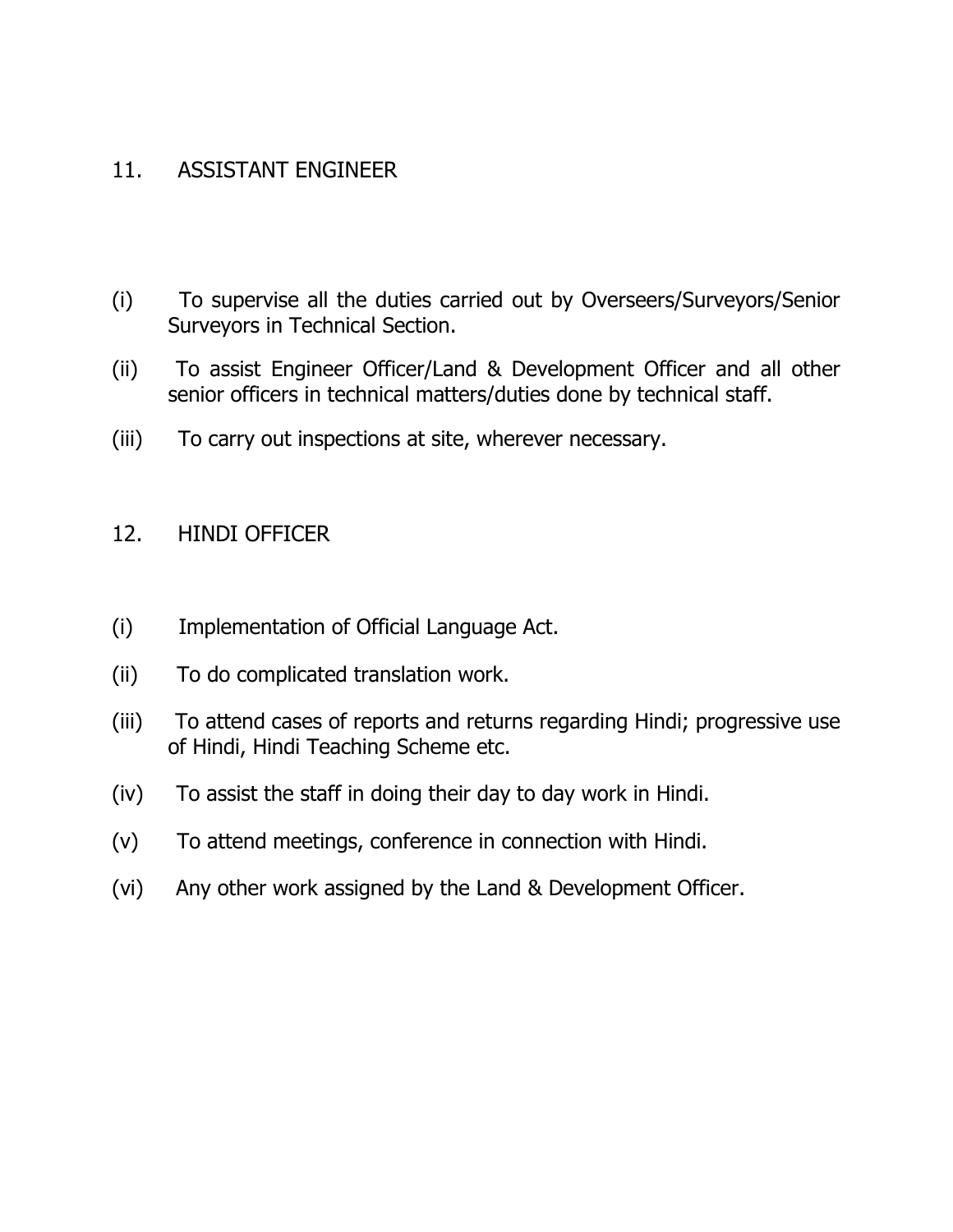## 13. SUPERINTENDENT

- (i) Supervision and checking of work relating to Lease, Property Sections, Administration Section, Enforcement Section and Internal Audit Cell.
- (ii) Interpretation of the various conditions/covenants of leases etc.
- (iii) To deal with the public on lease matters.
- (iv) Issuing of first notice to the Lessees regarding the breaches existing in the premises.
- (v) Intimating to the lessee the factual position of the inspection of the premises, if the lessee has given some counter reply.
- (vi) Demanding ground rent where such demand do not prejudice Government interest.
- (vii) Address letters for seeking information/clarification for decision of the case.
- (viii) Routine communication to the Ministry e.g. acknowledgement, reminders, routine enquiries and supply for routine materials.
- (ix) Grant of casual leave to the non-gazetted staff.
- (x) To check the terms for regularisation of breaches involving lakhs of

rupees.

Apart from the above, the Superintendent (Admn.) shall deal with the following matters in his own powers:-

(a) Address letters to the Inspector of Schools/School authorities in connection with the information required regarding the payment of children education allowance or tuition fees to the officials of this office;

- (b) Disposal of requisitions of stationery and other misc. items.
- (c) Entries in stock register of stationery and stores including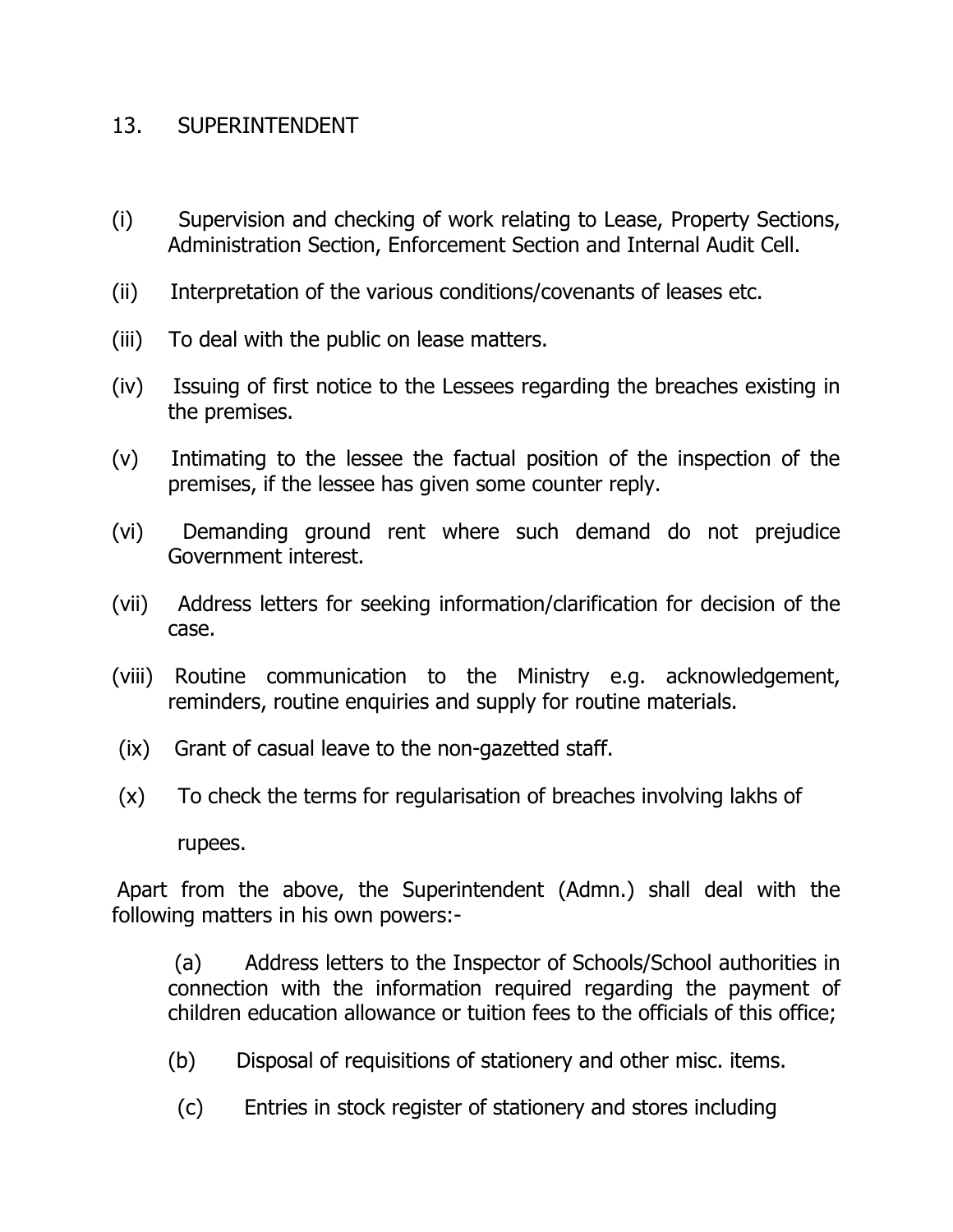furniture, liveries, typewriters and bicycles.

- (d) Entries in Telephone Rent register and trunck call register.
- (e) Entries in register of library books etc.

## 14. ASSISTANT

- (i) To see whether all the statements and receipts so far as they are open to check, are correct.
- (ii) Point out mistakes, mis-statements, missing data or information, if

any,

- (iii) Referencing and the like in accordance with the instructions from time to time.
- (iv) Accurately and objectively summarising the points of view of the applicants/lessees and then dealing with each point specifically.
- (v) Draw attention, where necessary, to the statutory or customary procedure and point out the relevant Law and rules.
- (vi) Draft communications in accordance with the decision on the file.
- (vii) State the questions for consideration and bring out clearly the points requiring decision.
- (viii) Suggest, where possible, alternative courses of action for consideration.
- (ix) A self-contained summary bringing out briefly but clearly relevant facts including view expressed on the subjects by other Departments, if any, consulted in the matter is to be put up with every case submitted to the Hon'ble Minister.
- (x) Examination of plans under terms of lease.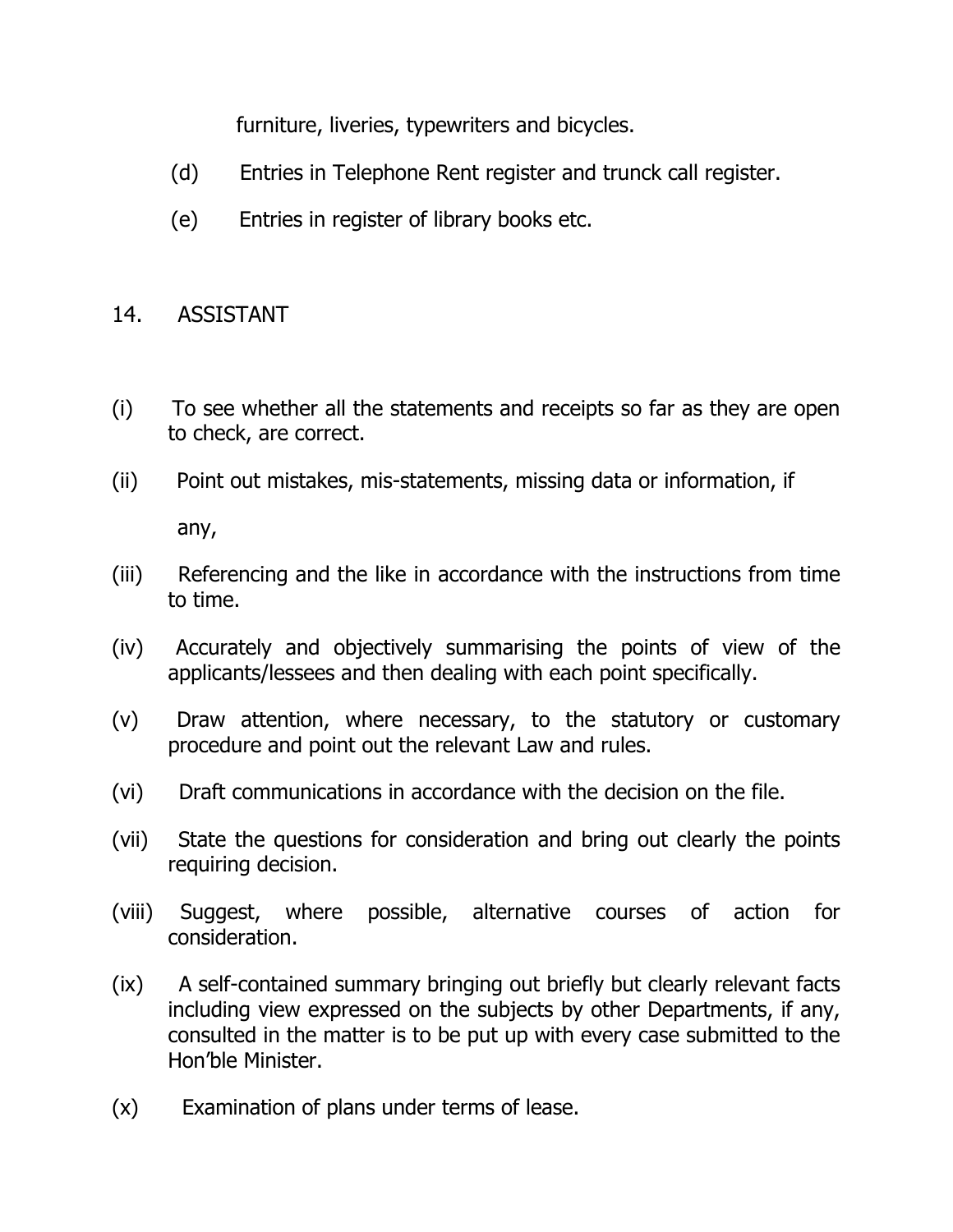- (xi) Examination of inspection reports submitted by the Technical staff.
- (xii) Calculation and working out terms and conditions for unauthorised construction, change of purpose, re-entry etc.
- (xiii) Encashment of cheques, preparation of challans, Civil Writs.
- (xiv) Preparation of reply of Plaints, Civil Writs etc. filed in the Courts etc.
- (xv) To attend to the Courts of Law, consultation with the Government Counsels.
- (xvi) To attend to the visitors through Public Relations Officer
- (xvii) To deal with cases relating to mutation, substitution, transfer, sale etc. etc.

#### 15. UPPER DIVISON CLERK

Same as those of Assistants.

#### 16. LOWER DIVISON CLERK

 (i) Examination of receipts and putting them with necessary noting, drafting and orders to dispose of the receipts.

- (ii) Collection of material and interpretation of lease conditions etc.
- (iii) Drafting of legal documents such as Agreement for lease, perpetual lease, etc.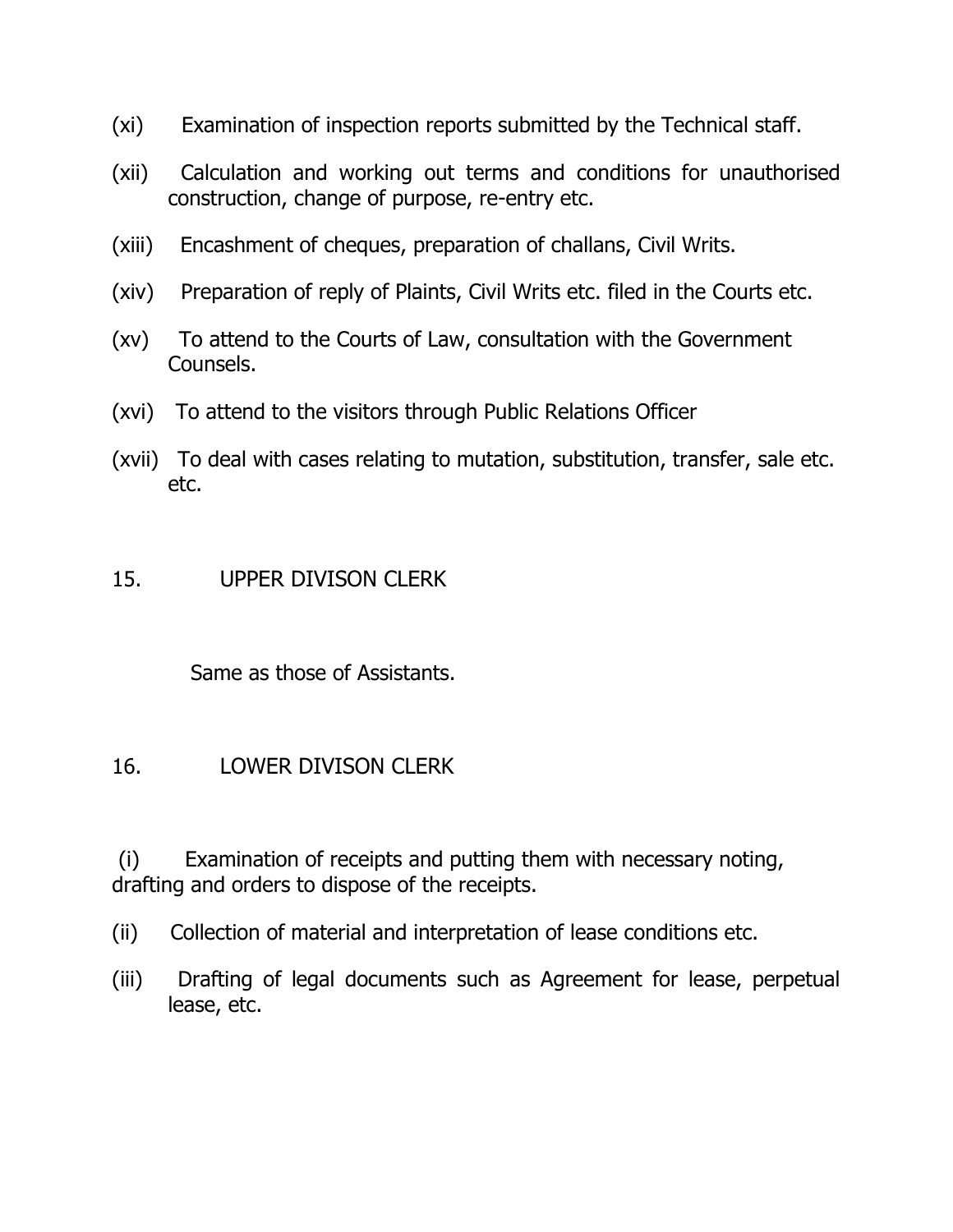## 17. STENOGRAPHER GRADE-I

To taken dictation from L&DO and transcribe the same. Receive letters addressed to the L & D Officer and keep record of the files and appointments etc. To arrange Meetings in the room of L&DO and supervise the staff of L&DO's Personal Section.

## 18. STENOGRAPHER GRADE-II

To take dictation from the officer with whom attached and transcribe the same. Receive letters addressed to the officer by name and keep record of the files and appointments etc.

#### 19. STENOGRAPHER GRADE-III

To take dictation from the officer with whom attached and transcribe the same. Receive letters addressed to the officer and keep record of the files and appointments etc.

#### 20. SENIOR SURVEYOR

- (i) Scrutiny of building plans for sanction under lease.
- (ii) Inspection of leased premises with respect to sanctioned plans and terms of lease and to establish the date of breaches, if any.
- (iii) Surveying of Govt. lands for making proposals for allotment.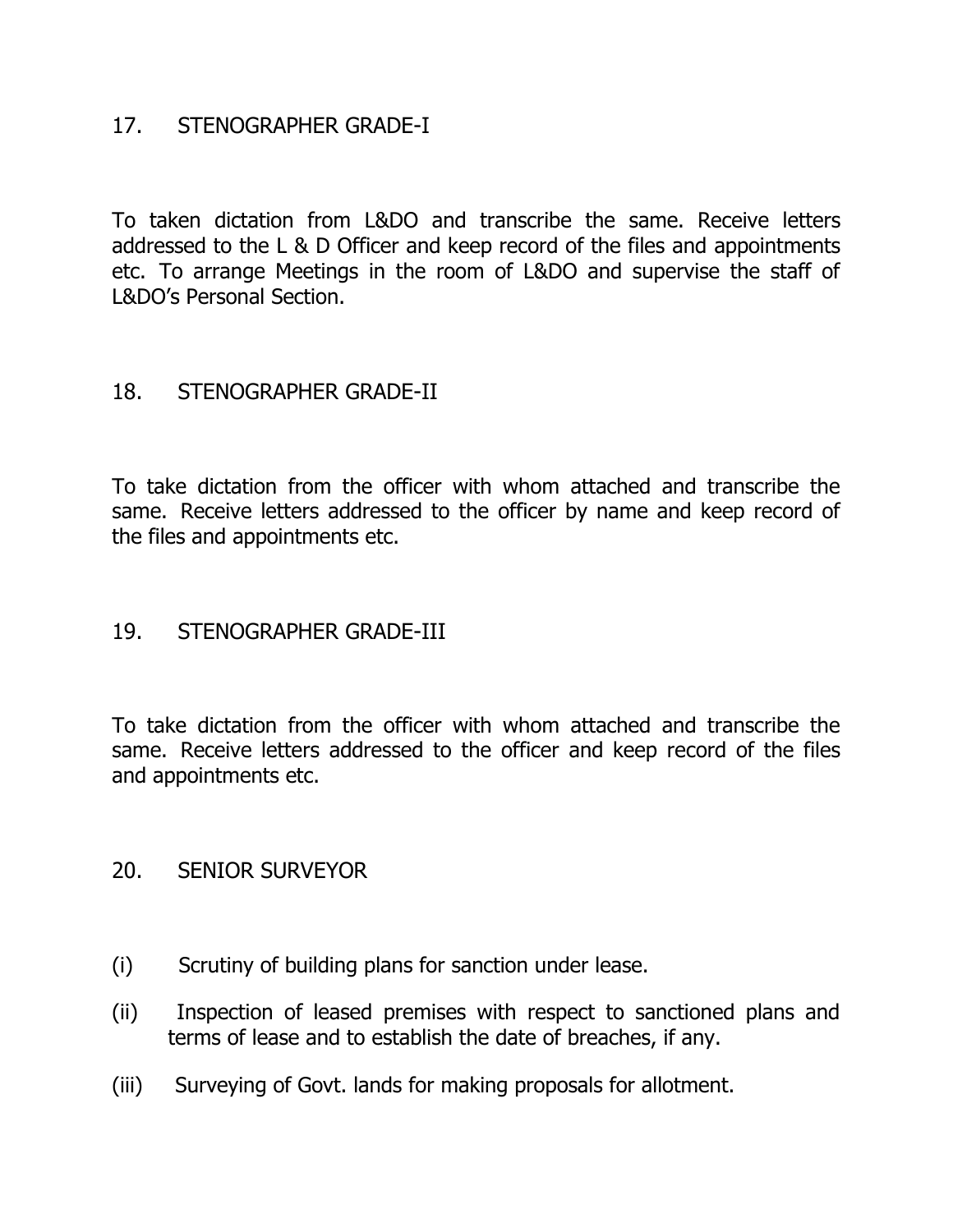- (iv) Inspection of Govt. lands of detection of unauthorised encroachments.
- (v) Calculation of damages and misuse charges recoverable for the breaches of terms of lease and calculation of damages for unauthorised encroachments of Government lands.
- (vi) Contesting of cases of unauthorised encroachments in the court of Estate Officer/District Judge.
- (vii) To serve letters received undelivered, to serve notice issued by Estate Officer and to do all liaison work i.e. to contact DDA/MCD or any other department or lessees etc.
- (viii) To calculate Additional Premium and Additional Ground Rent for changing the character of leases, multi-storey buildings etc.

#### 21. OVERSEER

- (i) Scrutiny of building plans for sanction under lease.
- (ii) Inspection of leased premises with respect to sanctioned plans and

terms of lease and to establish the date of breaches if any.

- (iii) Surveying of Government lands for making proposals for allotment.
- (iv) Inspection of Government lands for detection of unauthorised encroachments.
- (v) Calculation of damages and misuse charges recoverable for the breaches of terms of lease and calculation of damages for unauthorised encroachments on Government lands.
- (vi) To serve letter received undelivered, to service notices issued by Estate Officer and to do all liaison work i.e. to contact DDA/MCD or any other department or lessees etc.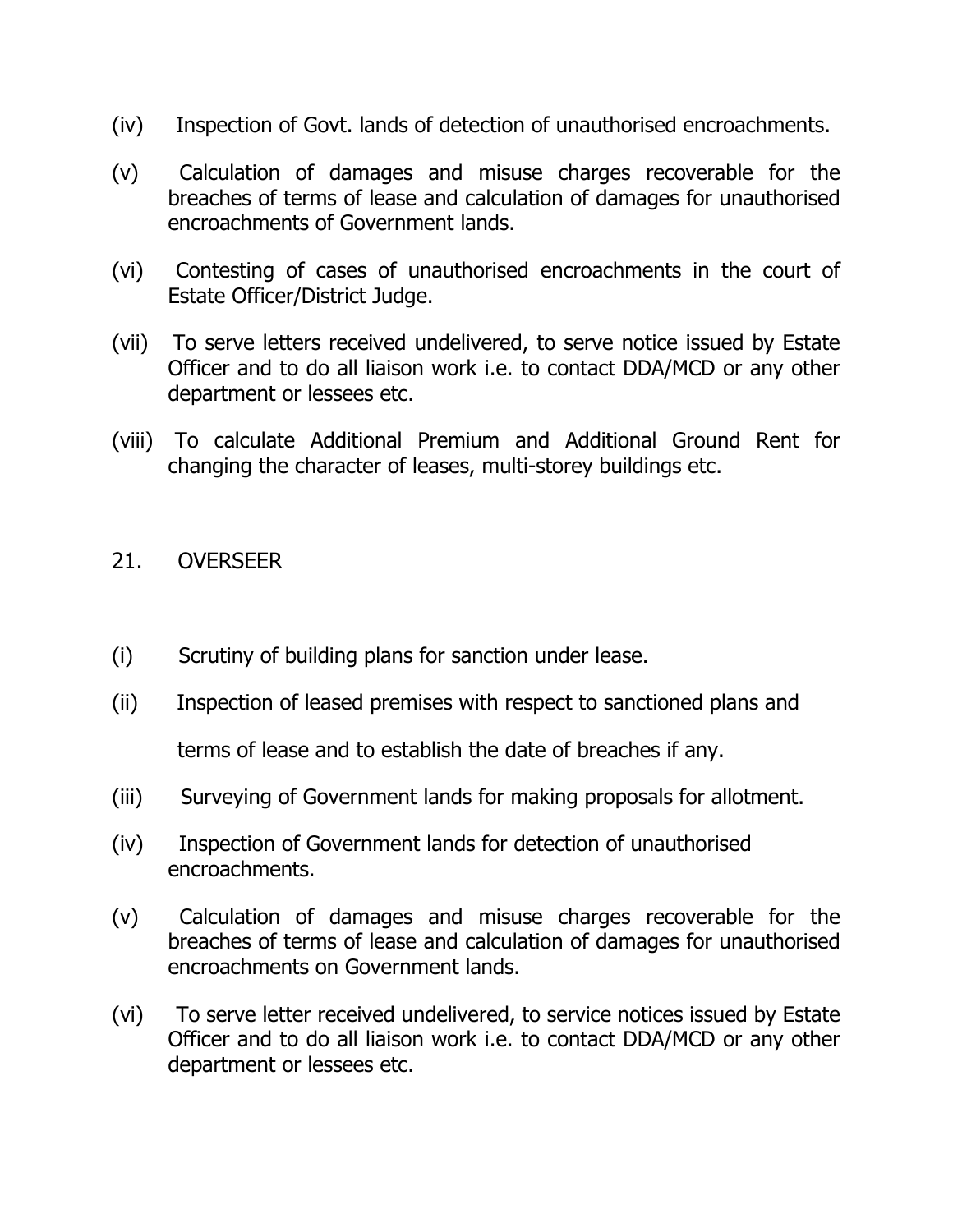- (vii) To calculate Additional Premium and Additional Ground Rent for changing the character of leases/multi-storey building etc.
- 22. SURVEYOR

Same as those of Overseer.

- 23. SENIOR DRAFTSMAN
- (i) Maintenance of record and checking and supervision of work of Draftsman; maintenance of record of plans.
- (ii) Maintenace of record of Nazul land under the jurisdiction of the Land & Development Office.
- (iii) To give proposal of sites according to land use in Master Plan.
- (iv) Working out charges for permanent change of purpose.
- (v) Attestation of plans required by the lessee for court purposes.
- 24. DRAFTSMAN (GRADE-II)
- (i) Calculation of charges for temporary/permanent allotment.
- (ii) Preparation of plans according to Scale, Tracing super imposition in Zonal Plans and calculations of area.
- (iii) Comparing and numbering of plans sanctioned by local bodies; checking of distance in T.A. bills.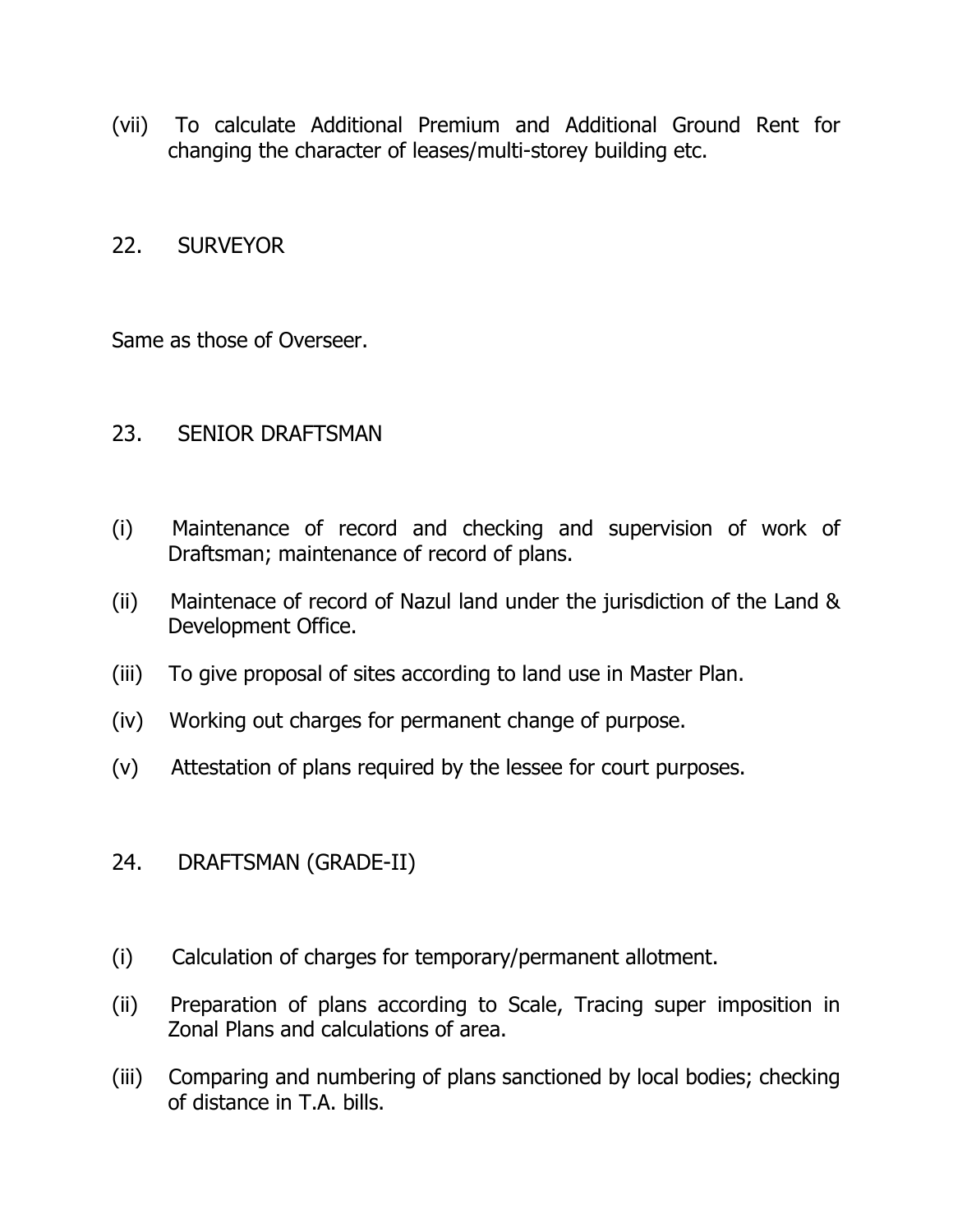- (iv) To give proposals of sites according to land use in Master Plan.
- (v) Preparation of plans for execution of Agreement for lease and perpetual lease and other leases.

#### 25. DRAFTSMAN (GRADE-III)

Same as those of Draftsman Grade-II.

#### 26. ACCOUNTANT

- (i) Checking the work of Account Section.
- (ii) Maintenance of Ledger in respect of approximately 70,000 leases of Nazul land and Rehabilitation Properties – posting of entries in the Ledger Folios regarding breaches, regularisation of terms: noting down of mutation, substitution and posting of ground rent etc.
- (iii) Reconciliation of Accounts.
- (iv) Maintenance of revenue register for recoveries.

#### 27. HINDI TRANSLATOR

Translation of documents; and implementation of various schemes in Hindi, etc.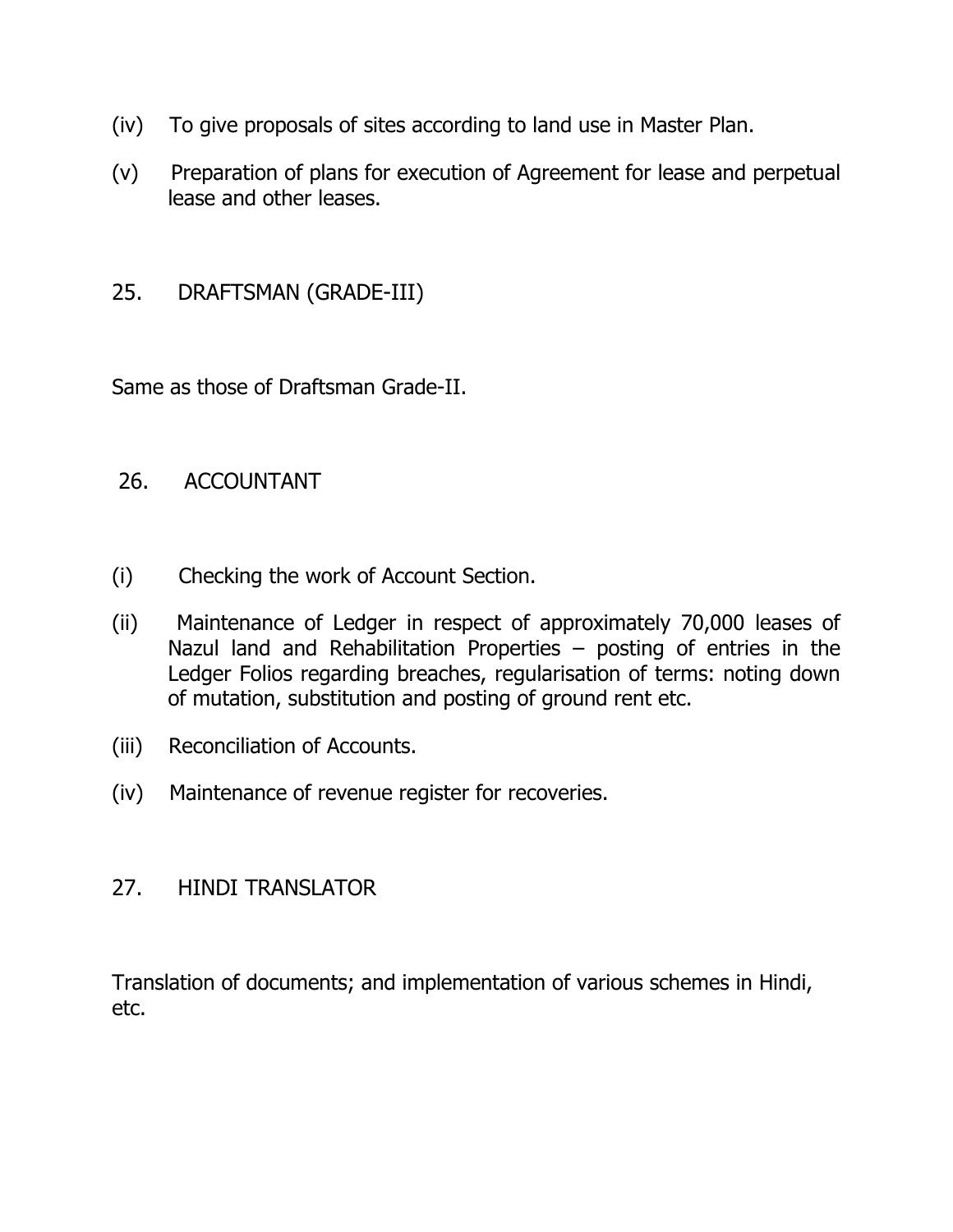#### 28. FERRO-PRINTER

To operate Ferro-Printing machine and maintain it in working condition.

#### 29. DAFTRY

- (i) Arranging of files in the Record Room or in Sections.
- (ii) Stitching of files in Record Room and Sections.
- 30. PEON

To deliver dak and files etc. from one section to another and from officer to another officer. Some peons shall also carry dak to offices located in different parts of Delhi/New Delhi.

#### 31. KHALLASI

They are attached with the Overseers/Surveyors for carrying out the plans etc. to the sites and to help in the measurement of areas and location of properties etc. and also the Overseers in surveying a particular site.